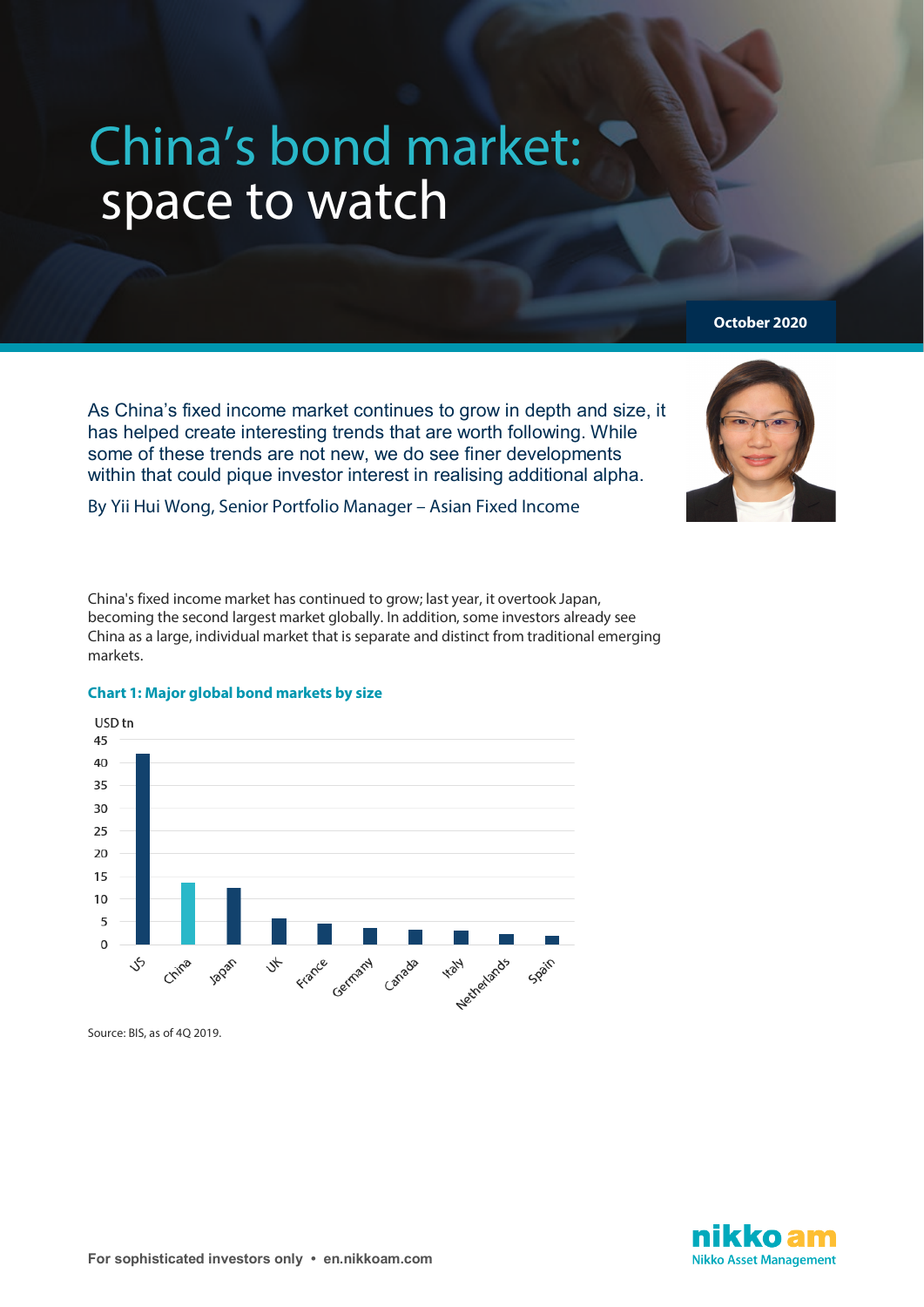The rapid growth in China's fixed income market is due to its relatively lower correlation with other G3 markets, and recognition of the Renminbi (RMB) as a reserve currency. With China's growth having a meaningful impact on other countries, the country's fiscal and monetary policies are key areas which investors focus on. This is particularly so because its growth cycle can be in a different phase versus other markets. For example, in 2018, China was facing a slowdown due in part to the deleveraging campaign, and the US-China trade war, which had a negative impact on credit growth and sentiment. As such, China's policymakers were easing policies in 2018 to stimulate the economy, while the US was in a hiking cycle. Additionally, this year, China was the first to feel the negative impact of the COVID-19 pandemic and also the first to rise out of the trough. As such, policymakers have been easing restrictions aggressively ahead of others. For instance, the emergency easing measures that we have seen since May have been rolled back ahead of other countries. Forging ahead of other countries has weakened China's correlation with other markets and boosted its potential diversification benefits.

## **Chart 2: Correlation of the Global Aggregate Bond Index to other country bond indices**

Correlation of Global Agg to bond indices  $0.7$  $0.6$  $0.5$  $0.4$  $0.3$  $0.2$  $0.1$  $\Omega$ China Govt Index US Treasury Index JGR Index German Rund

Source: Bloomberg, as of August 2020.

Separately, in light of China's reserve status and index inclusion, foreign investors are just beginning to become more familiar with the country's fixed income market. Foreign ownership as a proportion of Chinese Government Bonds (CGBs) and Policy Financial Bonds (PFBs) has risen in the last five years to 9.1% and 4.3%, respectively. Taken against the whole market, however, foreign ownership of all bonds is only slightly above 2%. Thus, we see room for further expansion of foreign participation. In our view, it will only be a matter of time before investors start to move down the credit curve in the onshore market in search of credit products that offer yield.

We have identified several trends to watch in China's fixed income market over the next five years; although some of these trends are not new, we do see finer developments within that are worth following.

The first trend is the continuing expansion of the local municipal market, which has become an important source of financing for local governments that require funds to support growth. The government has been cracking down hard on local governments' shadow sector financing and off balance sheet financing, while encouraging transparency and lower financing costs by issuing in the bond market. While the market has grown in the past few years, there is still room for further expansion as local governments use the bond market as an effective way of financing themselves and terming out the maturity.

Forging ahead of other countries has weakened China's correlation with other markets and boosted its potential diversification **benefits ''**



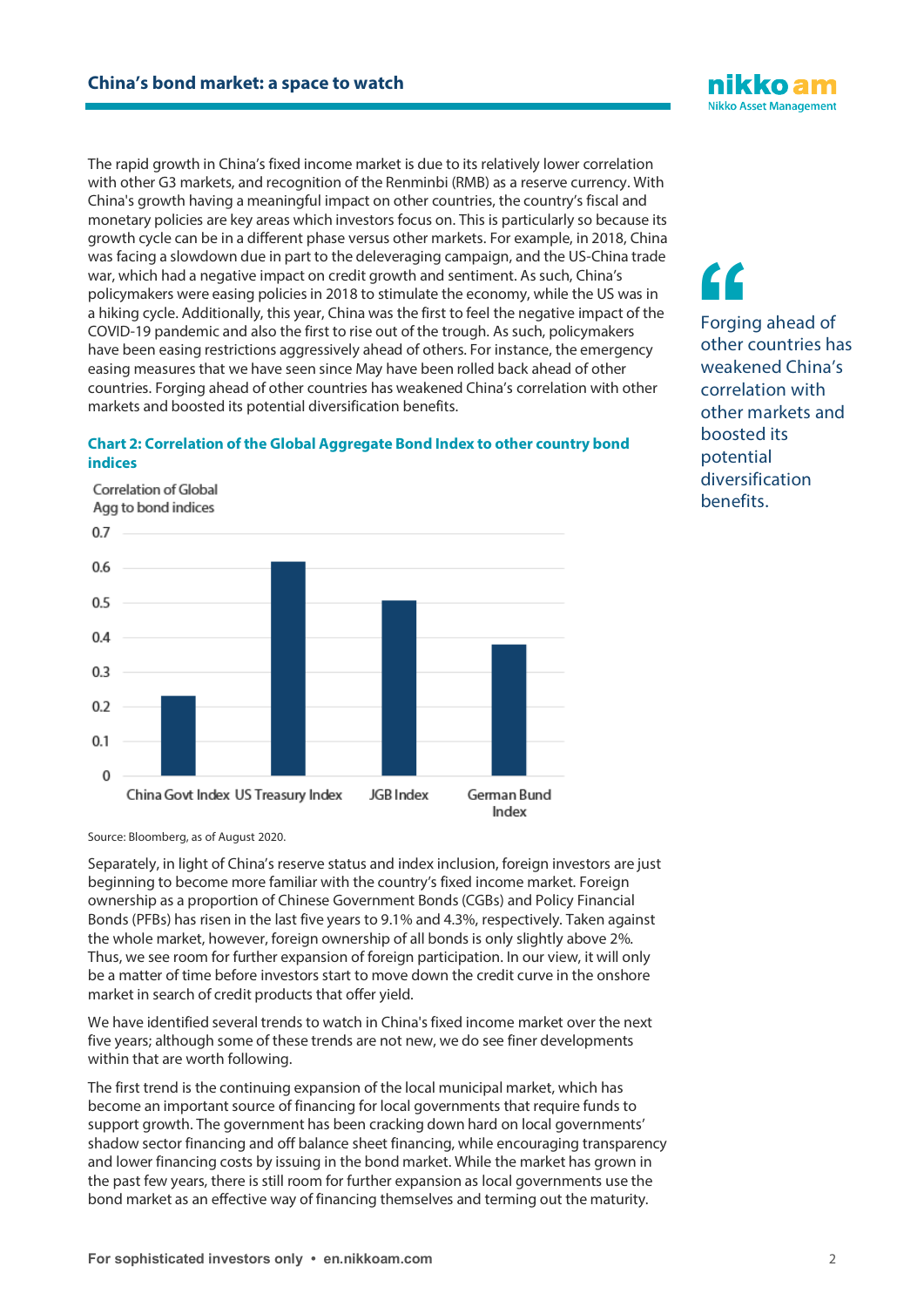

The municipal market will be an important segment to monitor given that it is larger than either the CGB or PFB segments. Thus, the technicals (i.e. supply and valuations) and transformations (i.e. regulatory or tax regimes) within this segment will drive demand for the other two segments.



# **Chart 3: Outstanding local government bonds**

#### **Chart 4: Maturity of the local government bond market**



Source: Chinabond, Bloomberg, as of July 2020.

ikko am **Nikko Asset Management**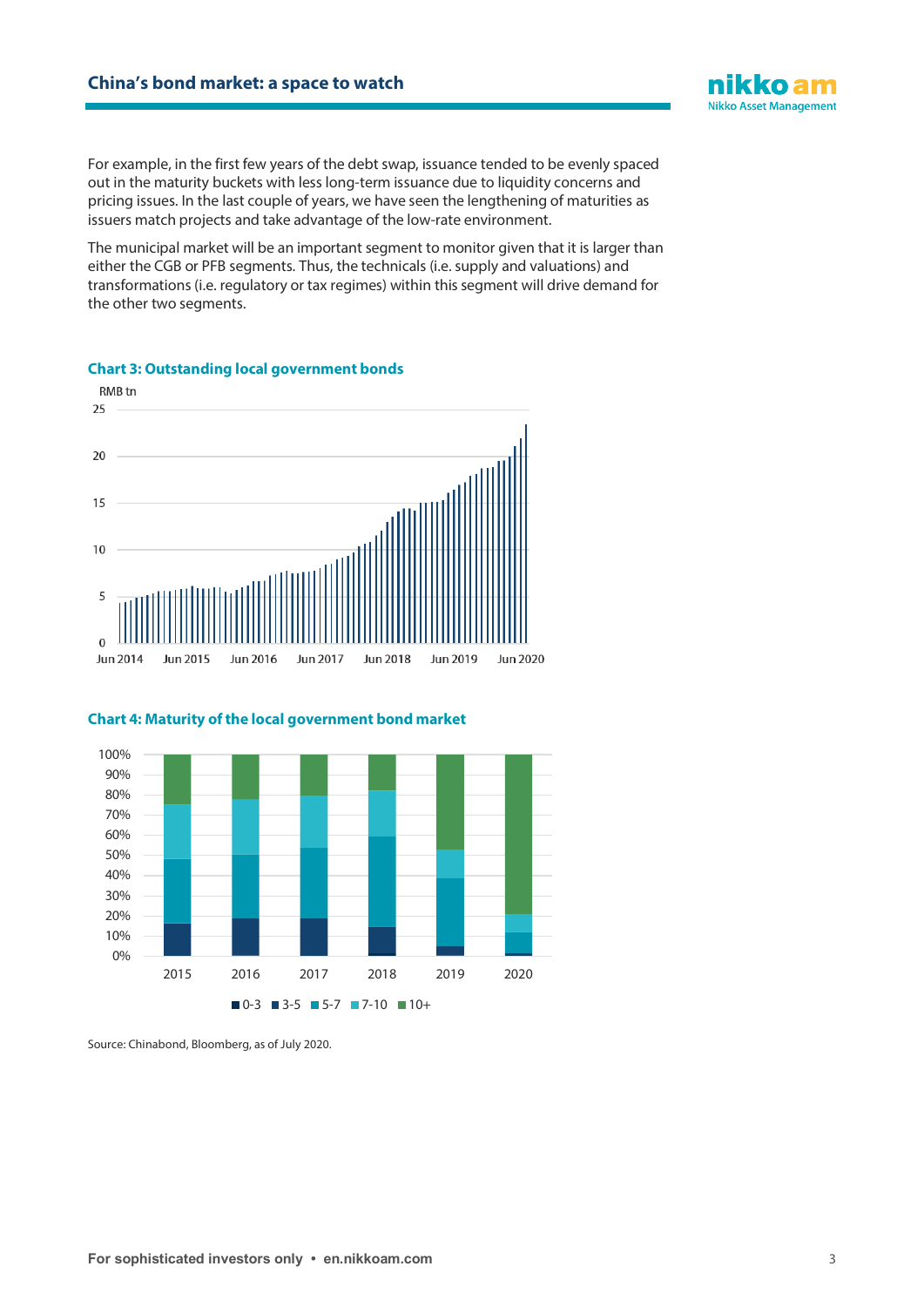The second trend is the continuing development in the corporate credit market. Investors are already familiar with some Chinese credits, with a sliver of these being issued in the US dollar (USD) offshore market. As access to onshore markets is simplified further, the differences in value between similar credit names in the onshore and offshore markets can be a source of alpha, given potential differences in the onshore and offshore dynamics.

In addition, the opening up of China's markets to foreign entities (i.e. the limitation on foreign ownership in securities and fund management firms have been scrapped) will enable further information flow, which will in turn facilitate and deepen understanding of China's markets. On the liquidity front, regulators have also tried to amalgamate the interbank and exchange markets. This will enhance trading liquidity and encourage investor participation.

## **Chart 5: Breakdown of onshore and offshore bond market**



As access to onshore markets is simplified further, the differences in value between similar credit names in the onshore and offshore markets can be a source of alpha.

iikko am **Nikko Asset Management** 

Source: Bloomberg, as of July 2020.

We are also seeing credit differentiation despite the large number of AAA credits onshore. Investors have become more discerning and market pricing is starting to reflect the embedded risk. For example, the weaker provinces, such as Shaanxi and Yunnan Local-Government Financing Vehicles (LGFVs), have relatively wider credit spreads versus their counterparts such as Guangdong LGFVs.

**<sup>&#</sup>x27;'**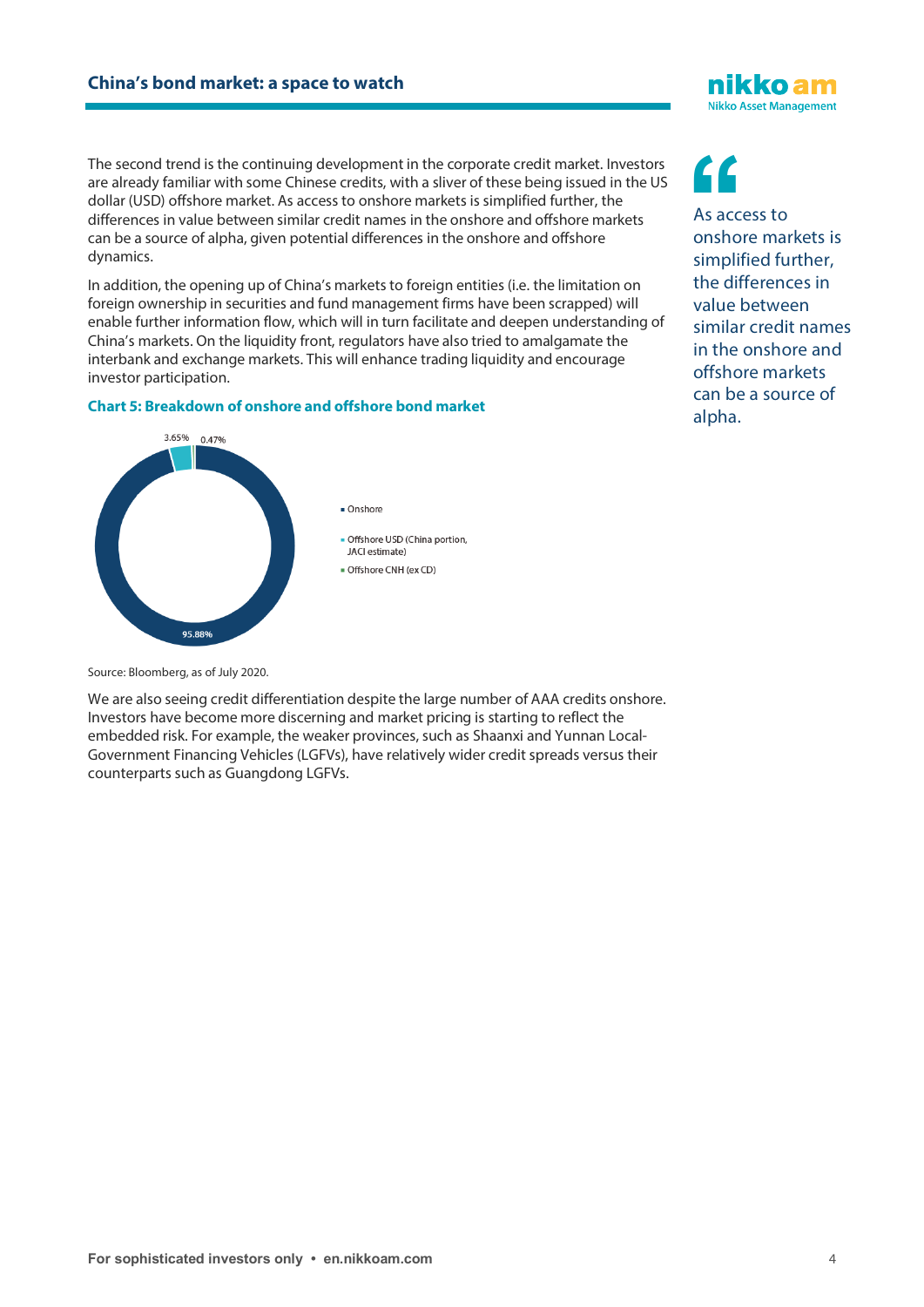

#### **Chart 6: LGFV spreads**



Source: WIND, as of July 2020.

The LGFVs in new economic areas are also viewed more sceptically versus more established provincial or city LGFVs. It is still at an early stage and a universal route does not exist, but in some cases we have seen the following developments:

- Increased exposure to more commercially driven activities, such as property development, leasing, commodities trading or financial investments; and
- Some LGFVs being moved from an urban construction role to a city operator role, where they will own and operate some key city infrastructure assets which will make them more self-sustainable.

Now that price discovery is finally taking place outside the realm of macro and liquidity conditions, it will start to drive capital allocation. The ability to pick creditworthy names through research and analysis will also gain importance.

The third trend is the rapid growth in asset securitisation over the last few years. Not only has volume increased significantly, but the variety of Asset Backed Securities (ABS) has also grown. These include the shorter-dated and relatively safer products such as the auto ABS on one side of the spectrum, and the longer-dated products such as the Residential Mortgaged Back Securities (RMBS) on the other. In between, there is a proliferation of riskier types of ABS such as consumer-related or corporate-related loans.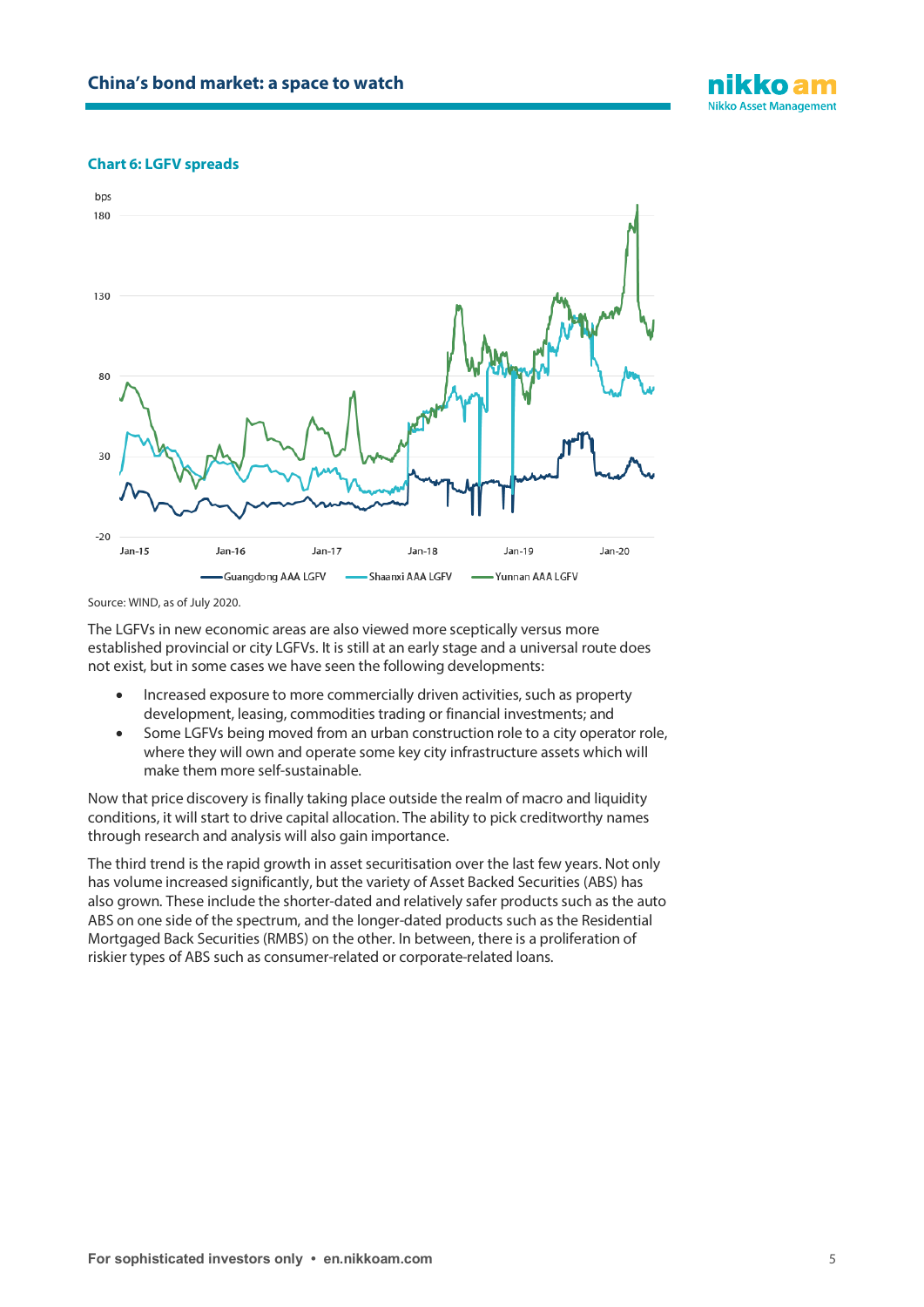

### **Chart 7: Outstanding ABS in the market**



Source: WIND, Bloomberg, as of August 2020.

#### **Chart 8: Types of ABS in the market**



Source: WIND, as of August 2020.

In the next few months, the government will launch infrastructure Real Estate Investment Trusts (REITs), which are also a form of securitisation to transform illiquid infrastructure assets on bank books into more efficient use. While infrastructure REITS are different instruments from ABS and lean towards the equity spectrum, their recent launches highlight the government's policy direction. Securitisation will help channel personal savings and private capital into infrastructure projects without overstretching already debt-laden local governments. As such, we think that securitised assets will be a key market that is large enough for investors seeking for alternatives in the region, as it provides diversification and yield pick-up from plain vanilla rates or corporate credit.

As a final observation, there remains many nascent trends worth watching in China's fixed income markets: financial bonds within the capital structure, such as seniors, T2s, and perpetuals, continue to be issued to sustain bank lending; green bonds following the ESG concept through which China is aiming to improve the quality of its growth vs just quantity; panda bonds which could one day serve the global community seeking financing onshore; and the distressed market, given the markets' need to dispose of nonperforming loans and default situations. These are currently niche markets but are nonetheless interesting developments which could help investors realise additional alpha and pique their interest in the next few years.

As such, we think that securitised assets will be a key market that is large enough for investors seeking for alternatives in the region, as it provides diversification and yield pick-up from plain vanilla rates or corporate credit. **''**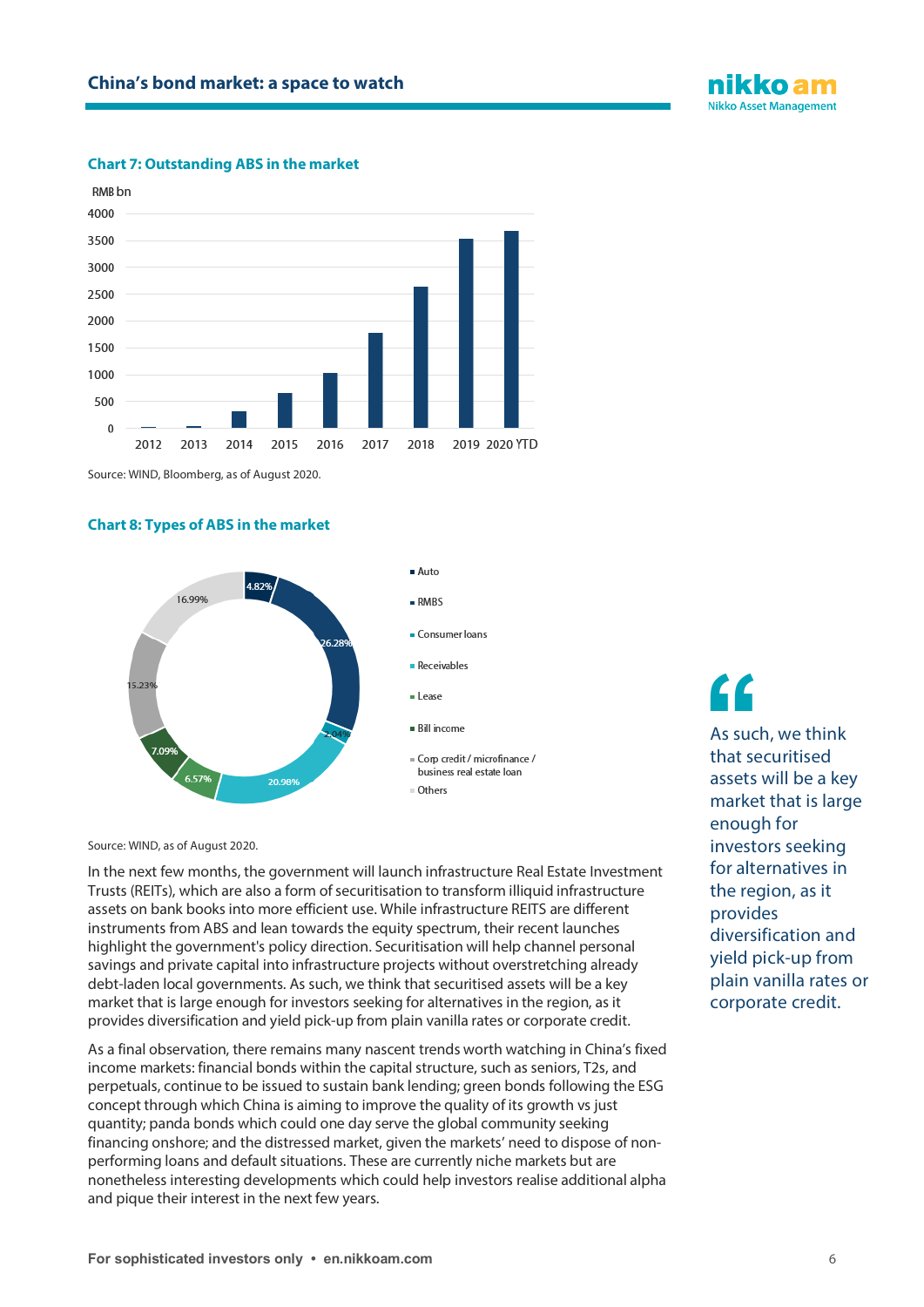

Important information: This document is prepared by Nikko Asset Management Co., Ltd. and/or its affiliates (Nikko AM) and is for distribution only under such circumstances as may be permitted by applicable laws. This document does not constitute personal investment advice or a personal recommendation and it does not consider in any way the objectives, financial situation or needs of any recipients. All recipients are recommended to consult with their independent tax, financial and legal advisers prior to any investment.

This document is for information purposes only and is not intended to be an offer, or a solicitation of an offer, to buy or sell any investments or participate in any trading strategy. Moreover, the information in this document will not affect Nikko AM's investment strategy in any way. The information and opinions in this document have been derived from or reached from sources believed in good faith to be reliable but have not been independently verified. Nikko AM makes no guarantee, representation or warranty, express or implied, and accepts no responsibility or liability for the accuracy or completeness of this document. No reliance should be placed on any assumptions, forecasts, projections, estimates or prospects contained within this document. This document should not be regarded by recipients as a substitute for the exercise of their own judgment. Opinions

stated in this document may change without notice.

In any investment, past performance is neither an indication nor guarantee of future performance and a loss of capital may occur. Estimates of future performance are based on assumptions that may not be realised. Investors should be able to withstand the loss of any principal investment. The mention of individual securities, sectors, regions or countries within this document does not imply a recommendation to buy or sell.

Nikko AM accepts no liability whatsoever for any loss or damage of any kind arising out of the use of all or any part of this document, provided that nothing herein excludes or restricts any liability of Nikko AM under applicable regulatory rules or requirements.

All information contained in this document is solely for the attention and use of the intended recipients. Any use beyond that intended by Nikko AM is strictly prohibited.

**Japan**: The information contained in this document pertaining specifically to the investment products is not directed at persons in Japan nor is it intended for distribution to persons in Japan. Registration Number: Director of the Kanto Local Finance Bureau (Financial Instruments firms) No. 368 Member Associations: The Investment Trusts Association, Japan/Japan Investment Advisers Association.

**United Kingdom and rest of Europe**: This document is communicated by Nikko Asset Management Europe Ltd, which is authorised and regulated in the United Kingdom by the Financial Conduct Authority (the FCA) (FRN 122084). This document constitutes a financial promotion for the purposes of the Financial Services and Markets Act 2000 (as amended) (FSMA) and the rules of the FCA in the United Kingdom, and is directed at professional clients as defined in the FCA Handbook of Rules and Guidance.

**United States**: This document may not be duplicated, quoted, discussed or otherwise shared without prior consent. Any offering or distribution of a Fund in the United States may only be conducted via a licensed and registered broker -dealer or a duly qualified entity. Nikko Asset Management Americas, Inc. is a United States Registered Investment Adviser.

**Singapore**: This document is for information to institutional investors as defined in the Securities and Futures Act (Chapter 289), and intermediaries only. Nikko Asset Management Asia Limited (Co. Reg. No. 198202562H) is regulated by the Monetary Authority of Singapore.

**Hong Kong**: This document is for information to professional investors as defined in the Securities and Futures Ordinance, and intermediaries only. The contents of this document have not been reviewed by the Securities and Futures Commission or any regulatory authority in Hong Kong. Nikko Asset Management Hong Kong Limited is a licensed corporation in Hong Kong.

**Australia**: This document is issued in Australia by Nikko AM Limited (ABN 99 003 376 252, AFSL 237563). It is for the use of wholesale clients, researchers, licensed financial advisers and their authorised representatives only. **New Zealand**: This document is issued in New Zealand by Nikko Asset Management New Zealand Limited (Company No. 606057, FSP22562). It is for the use of wholesale clients, researchers, licensed financial advisers and their authorised representatives only.

**Kingdom of Bahrain**: The document has not been approved by the Central Bank of Bahrain which takes no responsibility for its contents. No offer to the public to purchase the Strategy will be made in the Kingdom of Bahrain and this document is intended to be read by the addressee only and must not be passed to, issued to, or shown to the public generally.

**Kuwait**: This document is not for general circulation to the public in Kuwait. The Strategy has not been licensed for offering in Kuwait by the Kuwaiti Capital Markets Authority or any other relevant Kuwaiti government agency. The offering of the Strategy in Kuwait on the basis a private placement or public offering is, therefore, restricted in accordance with Decree Law No. 7 of 2010 and the bylaws thereto (as amended). No private or public offering of the Strategy is being made in Kuwait, and no agreement relating to the sale of the Strategy will be concluded in Kuwait. No marketing or solicitation or inducement activities are being used to offer or market the Strategy in Kuwait.

**Kingdom of Saudi Arabia**: This document is communicated by Nikko Asset Management Europe Ltd (Nikko AME), which is authorised and regulated by the Financial Services and Markets Act 2000 (as amended) (FSMA) and the rules of the Financial Conduct Authority (the FCA) in the United Kingdom (the FCA Rules). This document should not be reproduced, redistributed, or sent directly or indirectly to any other party or published in full or in part for any purpose whatsoever without a prior written permission from Nikko AME.

This document does not constitute investment advice or a personal recommendation and does not consider in any way the suitability or appropriateness of the subject matter for the individual circumstances of any recipient. In providing a person with this document, Nikko AME is not treating that person as a client for the purposes of the FCA Rules other than those relating to financial promotion and that person will not therefore benefit from any protections that would be available to such clients.

Nikko AME and its associates and/or its or their officers, directors or employees may have or have had positions or material interests, may at any time make purchases and/or sales as principal or agent, may provide or have provided corporate finance services to issuers or may provide or have provided significant advice or investment services in any investments referred to in this document or in related investments. Relevant confidential information, if any, known within any company in the Nikko AM group or Sumitomo Mitsui Trust Holdings group and not available to Nikko AME because of regulations or internal procedure is not reflected in this document.